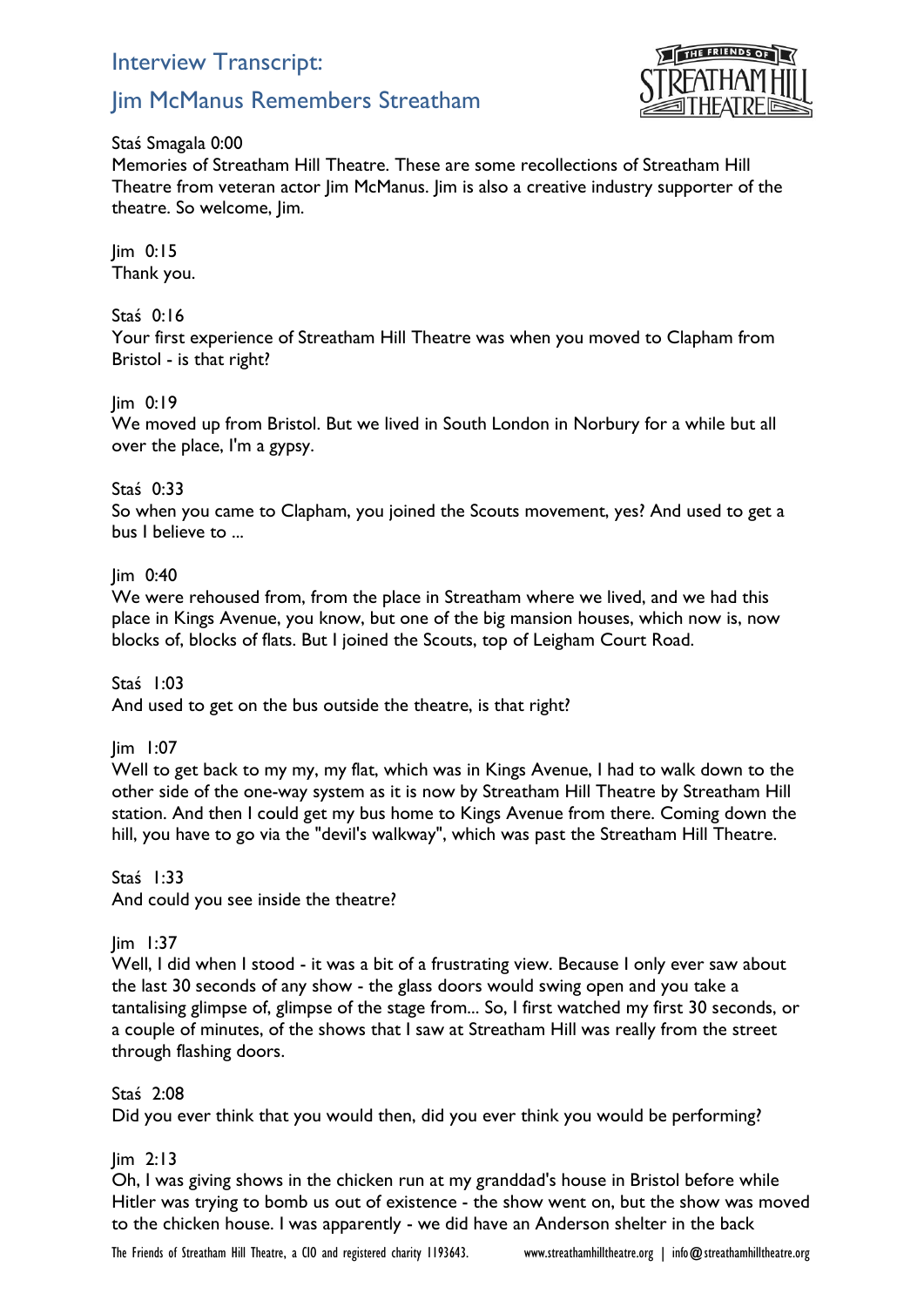garden - and I was told I was forcefully thrown back from the view of the, of the approaching bombers ... looking up saying "plane, plane!".

Staś 2:44

When was the first time you worked at the theatre?

Jim 2:48

About 1950. Because I knew about the theatre. And I'd been to all the theatres, usually to pantomimes and that sort of thing. Brixton Empress, I knew quite well,

Staś 2:59 When you were at Streatham Hill Theatre...

Jim 3:02 Yes.

Staś 3:04 ... you played as an understudy.

Jim 3:07

Mm, one of my first jobs in the theatre was a show that came out of Stratford East. And it transferred, transferred to the West End, to the Garrick Theatre, which was 'Things ain't what they used to be' which was the musical. But also, the first time I had been in, in the theatre, in Streatham Hill Theatre, I'd been on the tour of a Stratford East show which was called 'A Taste of Honey'. And I understudied, Geoffrey, which, in those days somewhat scandalously, a gay character. All I can remember about it is the Blue Ribbon, the Blue Ribbon milk bar next to it - a long thing - and the theatre was like you see in the pictures. I've only seen the pictures now, but it was very imposing pillared theatre, and a posh looking foyer. And a staircase, I can remember, staircase to go up, to go up, because bear in mind, all I had was a momentary glimpse between the doors being opened and the fur coats coming out and, and so I never saw very much inside it, but it was, it was, it was a theatre to all I knew the theatre was really imposing. And I mean lots of pillars.

Staś 4:39

Do you remember as an actor, the green room backstage?

# $lim$  4:44

I was assistant stage manager, and I was so hungry, I wouldn't stray far from the stage. I would listen in to the to the actress chatter which was like manna from heaven to me, to act as relaxed as really talking. And of course, I've been in every time every time there was an opportunity to be in a play. I was in front whether it was in the chicken, chicken run in my granddad's garden, or whether it was in the - I went to Buckhurst Hill County High School, which had a well-equipped, lovely, lovely hall. We had a very successful school drama society. And in fact, several Terence Hardiman is a working actor now. He was our head boy. And one of, I was really flattered because I've been in London doing a play on the fringe. And there was a knock, knock on the door, and that was Terry come to see me. And as time marches on...

# Staś 6:01

Did you enjoy your time as a performer in the Streatham Hill Theatre?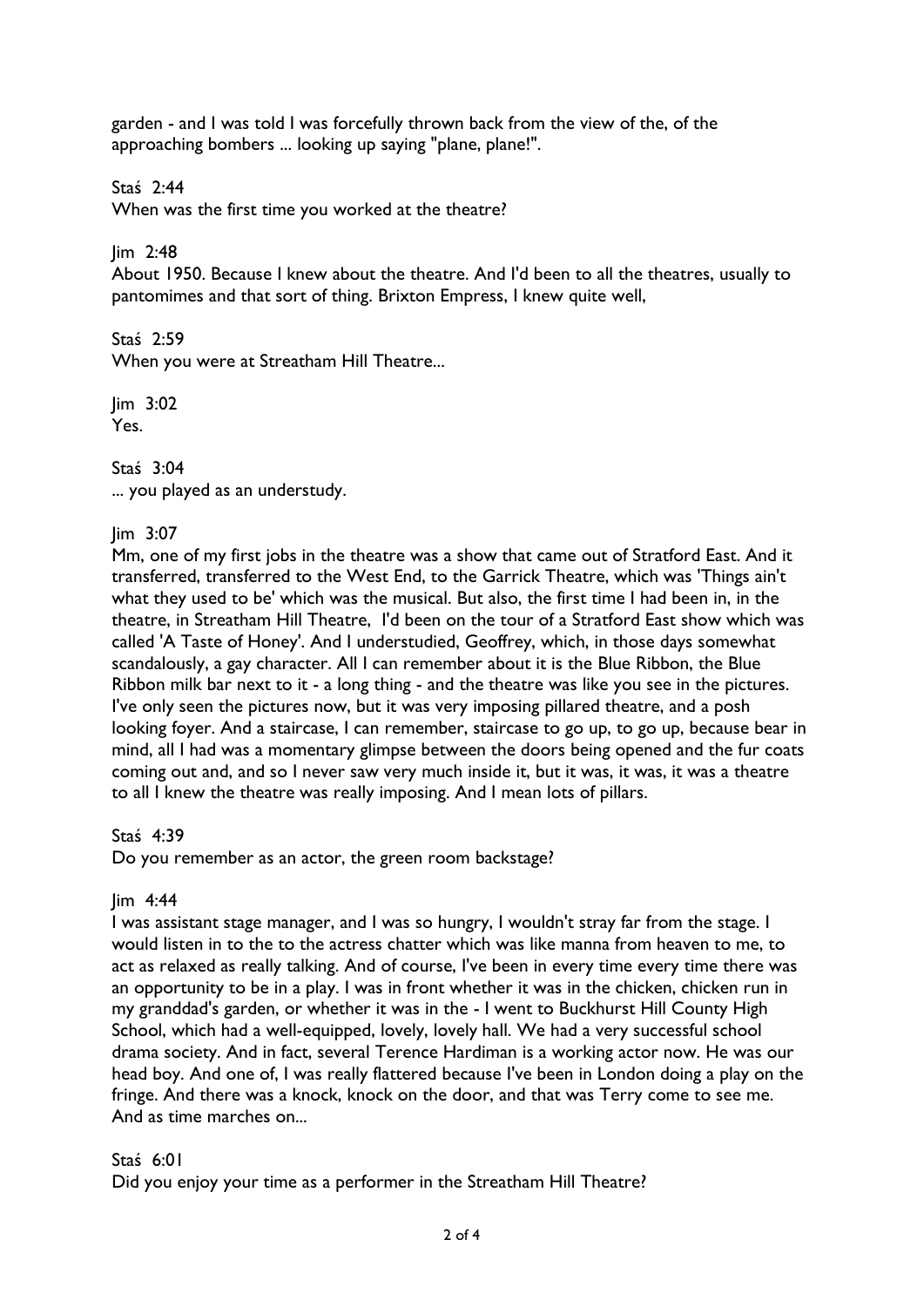## Jim 6:06

Oh, yes, yes, stage management and understudy you can ... and stage management is the odd job, and you get the odd jobs. I remember riding, having to go to to, to the West End in a taxi, to pick up the drapes, somebody forgot the drapes. Because in those days, when you went when you after you did a West End run, then that would be the holiday for the for the for the actors and they would love to go on the tour because they would be Streatham and Golders were the two theatres closest to the West End. And that that's where you was thought, right? If you've been 15 weeks on tour, it was your fortnight at home. So everybody prayed they'd get on Streatham and Golders. And you could do Golders Green. And that was a thing. And I was the one who had to go, because obviously the ASM and I had to go into town and collect the drapes with somebody forgot them.

Staś 7:09

And bring them back to Streatham Hill?

# $\lim$  7:12

To Streatham Hill Theatre and hang them and do whatever. So, I must have known about where the green room was, and I must have because that was the job. Obviously, I was the dog's body and as well as players cast as an understudy.

## Staś 7:30

Yeah. Because you also did you did you perform there as Corporal Flight?

## Jim 7:35

I think obviously, that's, that was one of the tours that we weren't. I was in the play at the Whitehall Theatre. Yeah. And when that went on tour, of course I was. But by then, I wasn't on stage management anymore. I was a proper actor. And so I had to come out there as an actor, which was a great thrill.

Staś 7:55

And that was in a show called Simple Spyman.

Jim 7:58 Simple Spyman, yes. Yeah.

Staś 7:59 We're you also a stage manager there as

Jim 8:01

Well. I got, I think I might have, I might have graduated up a little bit. But I know I played Corporal Flight. Yeah. Which was my way and everybody did everything - I would have been ASM

Staś 8:15 Assistant Stage Manager?

# Jim 8:17

Yeah. That's how I would have got in. And whatever. We're very loyal. The most everybody who was anybody at the Whitehall had come to make their way up because once at the Whitehall it was a job for life. And I was record I was recommended to go - I was a dresser in the carrot theatre. And one of the actors who came in was Wally Patch. And he said, I